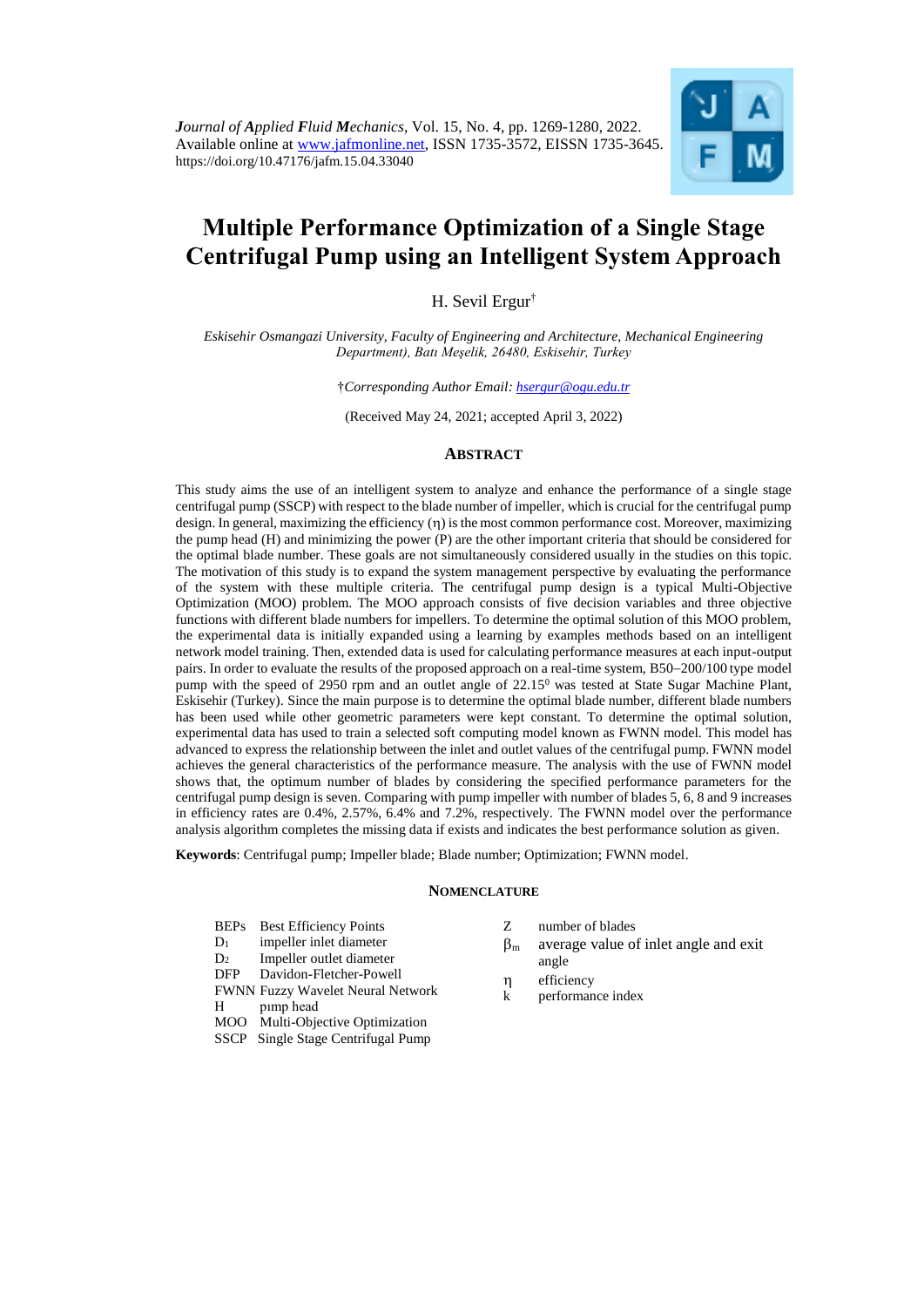# **1. INTRODUCTION**

Centrifugal pumps, which play an important role in most industrial facilities, are used in many different applications such as petroleum, irrigation, water supply, chemical industry, power plants, defense and aviation. Pump manufacturers have been focused on developing low-cost, high-performance and superior quality centrifugal pumps to offer customers, in recent years. [\(Wang](#page-11-0) *et al.* 2019a). Moreover, many researches are ongoing to increase the performance and reduce losses such as turbulence, shock, blade friction, etc. for centrifugal pumps. In the world industry market, even a one percent increase in efficiency is important for highly demanded pumps [\(Gülich 2010\)](#page-10-0). Thus, appropriate design parameters and selection of operating ranges are essential for effective optimization methods on maximizing the head and efficiency, and minimizing the consumed power, which constitutes 10% of global power consumption [\(Bellary](#page-10-1) *et al*. 2018). In improving head, efficiency and shaft power, large number of variables such as number of blades, inlet-outlet blade angles, inlet-outlet widths and blade profile are effective [\(Siddique](#page-11-1) *et al*. 2018). However, the centrifugal pump design and performance analysis that considers such many parameters is a very long and difficult process. Hence, evaluation of these factors and setting up the corresponding values are important.

The studies in the literature highlights, some of the pump parameters such as impeller exit diameter, blade angle and blade number that directly affect the pump design and performance. It is also stated that the most important performance parameter in centrifugal pump design is the blade number and hence the impeller design geometry. For instance, [Matlakala](#page-11-2) *et al*. (2019) show that design parameters such as the diameter of the impeller, blade angles, and number of blades, suction diameter and discharge diameter can have considerable influence on the performance of the centrifugal pumps. Many researchers studied the effect of blade number on the performance of centrifugal pump and found that head and efficiency increase with the blade number, providing the casing and other geometrical dimensions remain constant. In addition to the number of blades, blade exit angle is another important parameter that is effective in increasing efficiency. Ding *et al*[. \(2019\)](#page-10-2) showed that when the flow rate gradually increases, the impeller hydraulic loss gets larger with increasing the blade exit angle, and the blade exit angle has a significant effect on the efficiency of the centrifugal pump at high flow.

Besides the investigation of centrifugal pump parameters, previous studies in the literature also shows that, the pump design and optimization have carried out based on the trial and error approach applying on the tested model pumps [Elyamin](#page-10-3) *et al*. [\(2019\),](#page-10-3) [Matlakala](#page-11-2) *et al*. (2019), [Bozorgasareh](#page-10-1) *et al*. [\(2021\).](#page-10-1) Concordantly, the computational technology is becoming widespread in predicting pump performance on reducing costs with energy savings and shortening the development process. For instance, high accuracy and efficiency in calculation

have obtained with different response surface models created for design parameters and performance functions at the study of [Škerlavaj](#page-11-3) *et al* (2017). [Fu](#page-10-4)  [and Hong \(2016\),](#page-10-4) has also stated a mathematical optimization model that achieves the highest efficiency and maximum theoretical head, and Haifeng *et al*[. \(2001\)](#page-10-5) examine the model and hydraulic properties with numerical simulation and performance tests, for a low specific speed centrifugal pump.

Herein, the optimization is not only dependent on the designer's experience, as engineers have defined the methods with numerical simulations. Experiments or CFD simulations usually achieve performance goals; do not have to be repeated for performance optimization unless appropriate models have been adopted between objective functions related to decision variables. Therefore, an effective and powerful multi-objective optimization with the use of numerical simulations and experimental verification methods is necessary for optimum solutions.

There is a motivation to evaluate the remarkable results from previous studies and to extend, and solve the mentioned optimization problem. For this purpose, it is aimed to use soft computing techniques. These techniques resemble the learning and inference mechanisms of the human brain and are effective for making judgements about the prediction of missing or unlearned part of a handled function space. According to the literature, there is no significant study on the performance evaluation of the SSCP system of soft computing techniques. There are only some studies for centrifugal pump impeller optimization, which engages mathematical models such as artificial neural networks, artificial bee colony algorithms, fuzzy logic rules, etc. For instance[, Šakthivel](#page-11-4) *et al*. (2012) presented the use of rough sets to generate the rules from statistical features extracted from vibration signals under good and faulty conditions of a centrifugal pump. They proposed a method based on a soft computing technique as an approach to fault diagnosis of centrifugal pump. [Papierski and Blaszczyk \(2011\)](#page-11-5) individually considered the MOO and design problem of the centrifugal pump for maximum efficiency. As a different work in literature, [Derakhshan](#page-10-6) *et al*. (2013) optimized the shape of the centrifugal pump impeller with the artificial neural network and artificial bee colony algorithm. As another study, Wang *et al*[. \(2019b\)](#page-11-6) proposed a neural network algorithm adopted for higher order nonlinear problems by comparing various models, including estimation accuracy, efficiency and robustness, according to many defined criteria . Moreover, Duan *et al*[. \(2015\)](#page-10-7) combined the progressed back-propagation neural network with the non-dominated by genetic algorithm to improve the efficiency and head of a mini pump at the design point. Similarly[, Safikhani](#page-11-7) *et al*. (2011) developed a unique MOO for centrifugal pumps with a genetic algorithm based on neural network meta models for multipurpose optimization method.

On the lights of the studies in the literature, one can state that optimization of the impeller design with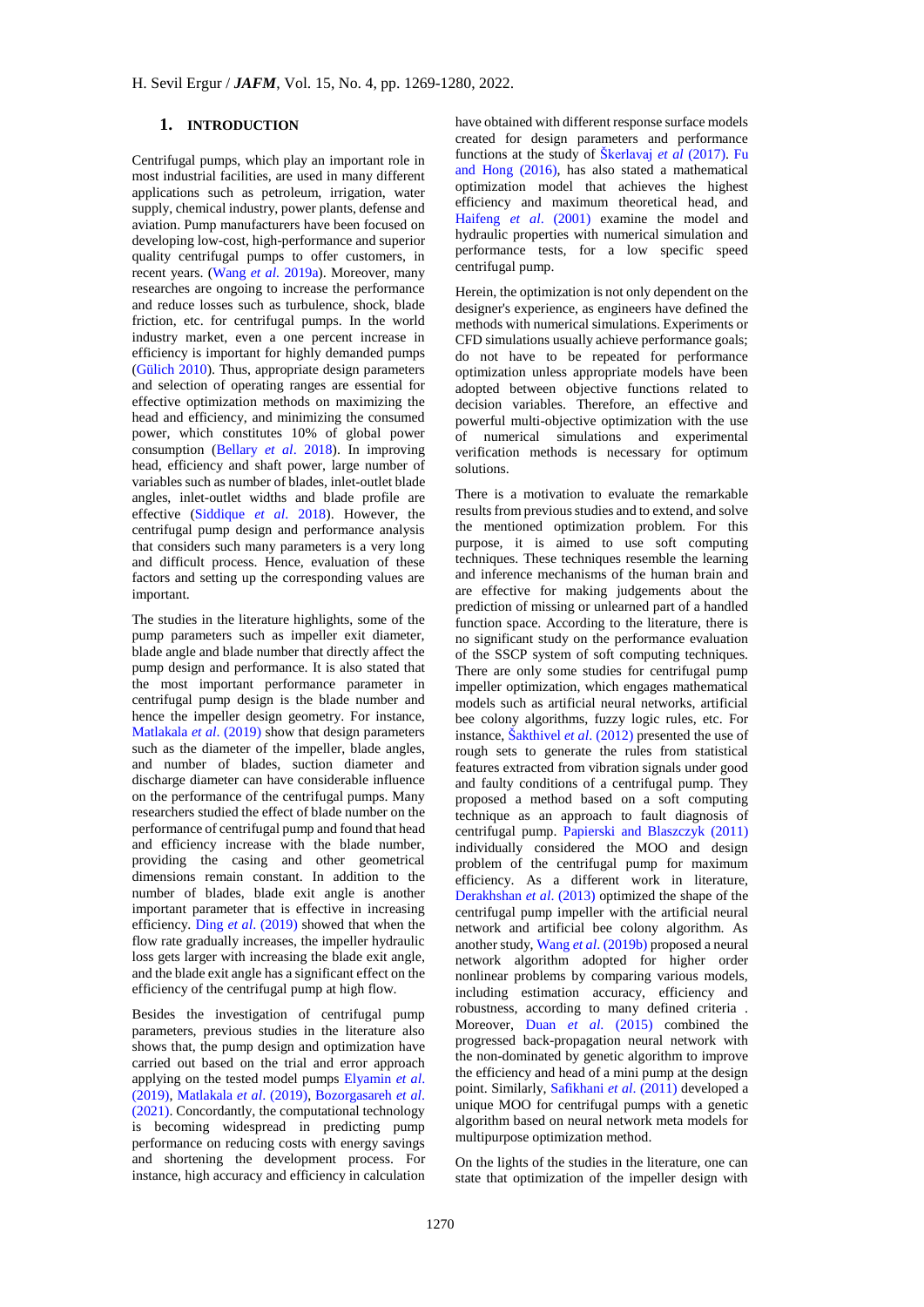respect to the blade number and blade design with an innovative approach using a multi-objective analysis model is highly required for better performance in centrifugal pumps. This present paper utilizes the Multi-Objective Analysis (MOO) model, which investigates the performance effects over specified variables on the centrifugal pump. This study is carried out to improve the selected performance parameters and defined the pump characteristics with an optimized blade number over an adopted MOO model. Hence, the aim of this study is to improve the process on pump design without any significant loss in performance to access the best efficiency point by engaging a powerful MOO algorithm.

The present study aims to use a soft computing model to investigate the performance effects on the centrifugal pump. It is obvious that this paper will be beneficial on the usage of soft computing techniques for the optimal design of centrifugal pump impellers, since there are few numbers of studies. In general, maximum efficiency is the major criteria for number of blade selection in the literature. Besides, the other performance criteria, which are need to be satisfied, are the maximum pump head and the minimum power. This study focuses on satisfying these multi criteria simultaneously. A study has been carried out to improve the performance parameters and defines the pump characteristics with an optimized blade number. The most important limitation encountered in this study and similar studies is the insufficient number of data. In other words, the experimental data do not have enough input-output pairs to realize the entire system, and also show very rapid changes compared to the previous value. Firstly, these missing parts of the data should be fulfilled by a soft computing method. To correct these missing parts of the data, this article proposes a soft computation algorithm. Then, a performance criteria calculations determined for the multiple optimization of the SSCP system discussed are made for the expanded data. The next step is to identify the input-output pair that minimizes this performance cost. In the soft computation algorithm, the wavelet neural network (WNN) model has been used as the intelligent system model. Due to the time-frequency localization of the wavelets, the fast convergence feature is utilized as a main tool that provides high accuracy and handles rapid changes in existing data. On the other hand, to make new judgments about missing parts of centrifugal pump data, fuzzy neural network representing the inference mechanism of the human brain should be used. In summary, the fuzzywavelet-neural network is the most fundamental component of the proposed algorithm. One of the popular fuzzy wavelet neural network (FWNN) models will be successfully applied in the prediction and description of nonlinear dynamic systems [\(Yılmaz and Oysal 2010\)](#page-11-8). This model will express the relationship between the performance of the centrifugal pump and the number of blades. In this study, a FWNN model will also obtain the general properties of the performance measure and will be used to find the optimum number of blades that meet these three criteria simultaneously.

Unlike other optimization methods applied to the centrifugal pump system, the proposed soft calculation method offers two solutions at the same time. The first one is the realistic prediction of missing data information, which is expensive to obtain experimentally. The other one is to offer an optimal solution proposal about the system by learning.

This study is mainly organized with seven sections. In the first section, the experimental set-up with the selection of based impeller, which is comprised of design and performance evaluation. Section 2 explains the embodiments of the optimized impeller. In Section 3, the steps of the proposed algorithm based on an intelligent system approach for analyzing the pump performance is given The evaluation of the test results on the pump performance takes part in Section 4. Finally, a brief conclusion is mentioned in Section 5.

# **2. MATERIALS AND METHOD**

#### **2.1 Experimental Setup and Test Facility**

The experimental setup shown in Fig. 1 assembled and the related experiments performed in accordance with the TS EN ISO 9906 and TS EN 837 standards. The experiments were conducted in an open test rig, which consists of a computer-aided measurement gauges. An ONO SOKKI HT-6200 tachometer (accuracy  $\pm 0.02\%$ ) measured the rotation speed. A ModMAG M100 uni-directional flowmeter (accuracy  $\pm 0.50\%$ ), and a Hart ABB Series 2600T-261 GX pressure transmitter (accuracy  $\pm 0.15\%$ ) were used to measure the flowrate and the discharge pressure, respectively.



**Fig. 1. Experimental test rig.**

A Triad Enerdis T 010 and IEC60688 T82N power meter (accuracy  $\pm 0.50\%$ ) automatically revealed the power consumption. The pumps were driven by a three-phase AC electric motor (Gamak, Model GM 132 S6) and their rated power were 15 kW. Each testing device was calibrated in an accredited laboratory prior to the experiments. The experiments were performed in accordance with the TS EN ISO 9906-class 1 standard, which allows an uncertainty limit of 1.5% for head and power measurements and 2% for flowrate determination.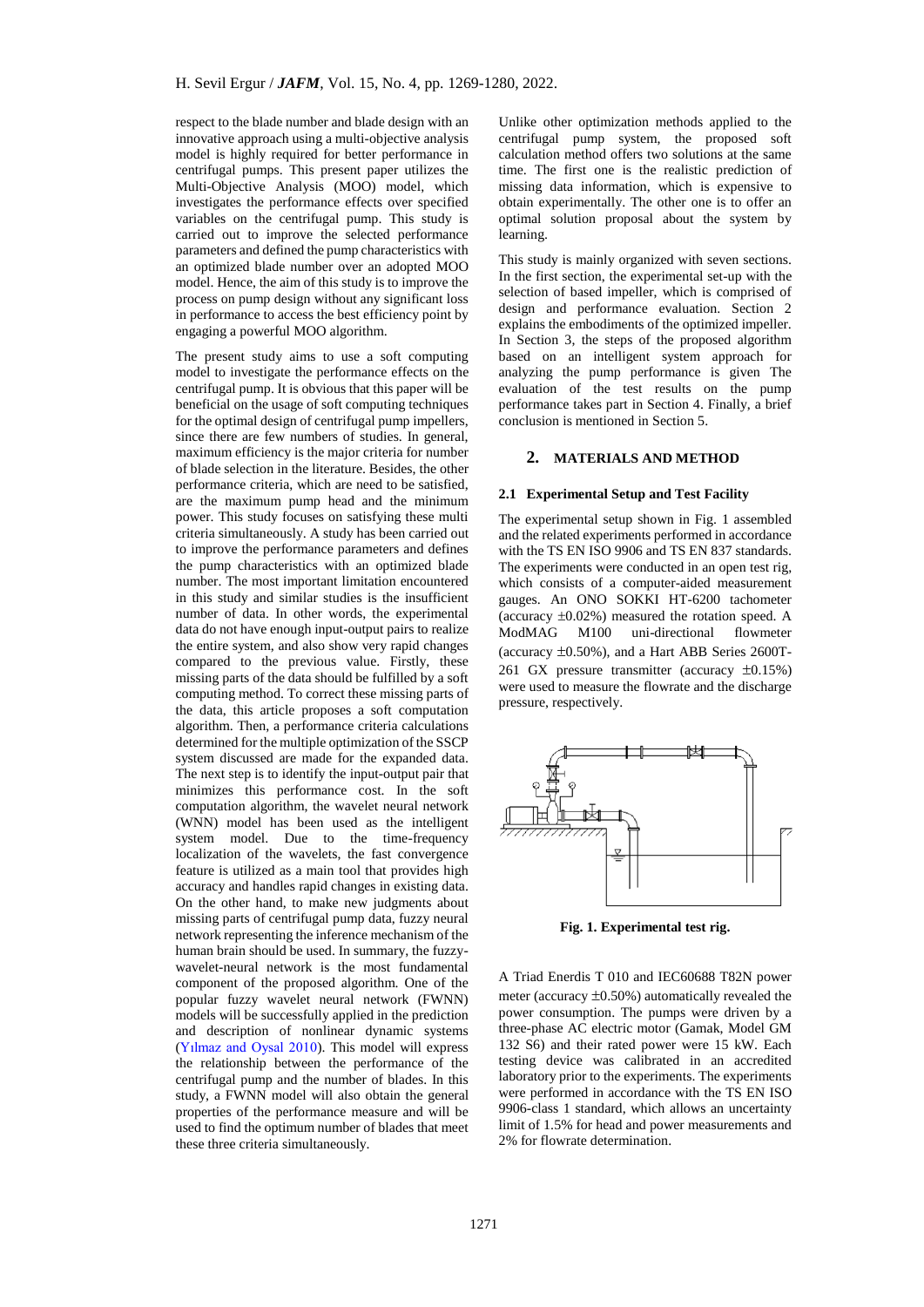#### **2.2 Embodiments of the Optimized Impeller with respect to Blade Design**

As a well-known fact, the relative velocity in the impeller decreases with the increase in number of blades. The "jet-wake" occurs with less number of blades, which affects the flow transition and becomes more evident over time as the number of blades increases (Li *et al*[. 2002\)](#page-11-9). Therefore, the impeller design process shall be handled with the optimum number of blades to minimize this damaging effect and reduce losses. [Öztekin](#page-11-10) *et al*. [\(2002\)](#page-11-10) also demonstrated that the proportionate number of blades should be in the range of 5 to 7. The impeller design with more blades shows stable behavior, while less blades at low flow rates access unstable characteristics. Since the static pressure at the volute outlet increases continuously with the number of blades [\(Heinz](#page-10-8) *et al*. 2006), the uniformity in pressure distribution is disturbed. In this aspect, Singh *et al*[. \(2017\)](#page-11-11) claimed the low-pressure area at the entrance of the impellers with multiple blades would result as an increase in the blade number. Hence, the choice of blade number depends on the efficient flow in the blade passages as well as the interaction of flow and pressure fields. Moreover, Houlin *et al*[. \(2010\)](#page-10-9) stated that the number of blades has a significant effect on the low-pressure zone formed behind the impeller inlet and the jet wake. [Chakraborty and Pandey \(2011\)](#page-10-10) an[d Jafarzadeh](#page-10-11) *et al*. [\(2011\)](#page-10-11) declared that despite variable efficiency, the head and pressure of the pump increase with the number of blades where there shall be an optimum value for each number of blades, providing the casing and other geometrical dimensions remain constant[. Elyamin](#page-10-3) *et al*. (2019) tested numerically by three different impellers with 5, 7 and 9 blades at a rotational speed of 2800 rpm. The researchers claimed that the head and efficiency for the 7-bladed impeller are higher than the other blade numbers. Best efficiency is achieved for this case by number of blades 5-8. Moreover, if the number of blade is below 4, instability of the pump characteristics increases and the efficiency decreases.

Besides, the effect of outlet diameter on pump performance has been investigated in various studies at literature and it is claimed that the discharge head increases and the slope of the curve decreases as the outlet diameter increases. Contrary to this, efficiency decreases as the outlet diameter increases. [Chakraborty and Pandey \(2011\)](#page-10-10) evaluated the centrifugal pump performance of impellers with different blade numbers (4 to 12) of the same outlet diameter, which has designed to operate at a rotational speed of 4000 rpm. [Namazizadeh](#page-11-12) *et al*. [\(2020\)](#page-11-12) examined the impeller of a centrifugal pump by optimizing with adding the splitter blades and modifying their geometry. Yuan *et al*[. \(1993\)](#page-11-13) revealed the effect of geometric parameters on performance with priority order as shown in Table 1. Priority order is a ranking that shows which parameter is more efficient and effective. Thus, if a parameter is the first in the priority list, then it is the most important one you have to deal with.

Furthermore, the calculation of centrifugal pumps' impeller blade numbers shows explicit differences

**Table 1 Priority order for pump performance with geometric parameters**

| Priority         |               |                |                |  |    |  |
|------------------|---------------|----------------|----------------|--|----|--|
|                  |               | ∠              | b <sub>2</sub> |  |    |  |
| $\%$             | <sub>12</sub> | L              | $\rm D_{1}$    |  | b2 |  |
| H(m)             |               | D <sub>2</sub> | $\mathbf{D}$   |  |    |  |
| ƙW<br>P.<br>pump |               |                | D2             |  | D2 |  |

among the researchers. According to [Stephanoff](#page-11-14)  [\(1986\),](#page-11-14) the blade number can be predicted simply by dividing the blade outlet angle by 3, whereas in the study of [Karassik](#page-10-12) *et al*. (2001), the numerical expression

$$
Z = 6.5 [(D_2 + D_1)/(D_2 - D_1)] \sin \beta_m \qquad (1)
$$

will be more satisfactory in predicting the blade number, where  $\beta_m = (\beta_{b1} + \beta_{b2})/2$  as given in Table 2. In equation (1), the blade number is shown as Z, while  $(\beta_{b1})$  and  $(\beta_{b2})$  represents inlet and outlet blade angles and  $D_1$  and  $D_2$  are the inlet and outlet diameters of impellers, respectively. For the further investigation of this expression, the pump head can be reduced by decreasing the outlet blade angle. However, if the outlet angle increases, absolute velocity at outlet will also increase. As a result, the losses in the centrifugal pump system rise while the overall pump efficiency decreases. If the geometric parameters are chosen properly and tests are done accurately, the characteristic curve shows a stable behavior when the outlet angle is below  $25^0$ .

**Table 2 Design specifications of single stage centrifugal pump**

| Parameter                                   | Value             |
|---------------------------------------------|-------------------|
| Design flow rate, Q                         | 20 <sub>1/s</sub> |
| Design Head, H                              | 50 <sub>m</sub>   |
| Rotational speed, n                         | 2950 rpm          |
| Outlet diameter of impeller, D <sub>2</sub> | $200$ mm          |
| Inlet diameter of impeller, $D_1$           | $70 \text{ mm}$   |
| Impeller blades number, Z                   |                   |
| Outlet blade angle, $\beta_{b2}$            | $22.15^{0}$       |
| Inlet blade angle, $\beta_{b1}$             | $31.35^{0}$       |
| Outlet blade width, b2                      | $20 \text{ mm}$   |
| Inlet blade width, $b_1$                    | $28 \text{ mm}$   |
| Impeller blade thickness, s                 | mm .              |

In our work, the design specifications for model of a single stage centrifugal pump is given in Table 2. Impeller models with 5, 6, 7, 8 and 9 number of blades are given in Fig. 2. The main geometric dimensions of the pump impellers tested are the same as those for the 6-bladed impeller in Fig. 3. In this study, as a base impeller  $B50-200/100$  type model pump with the speed of 2950 rpm and an outlet angle of 22.15<sup>0</sup> was tested at State Sugar Machine Factory, Eskisehir, Turkey. The geometrical parameters such as casing and stuffing box, blade angles and impeller outlet diameter were remained unchanged.

The recorded inlet-outlet data gathered from test experiments is considered for further analysis. Because of the experimental limitations, i.e.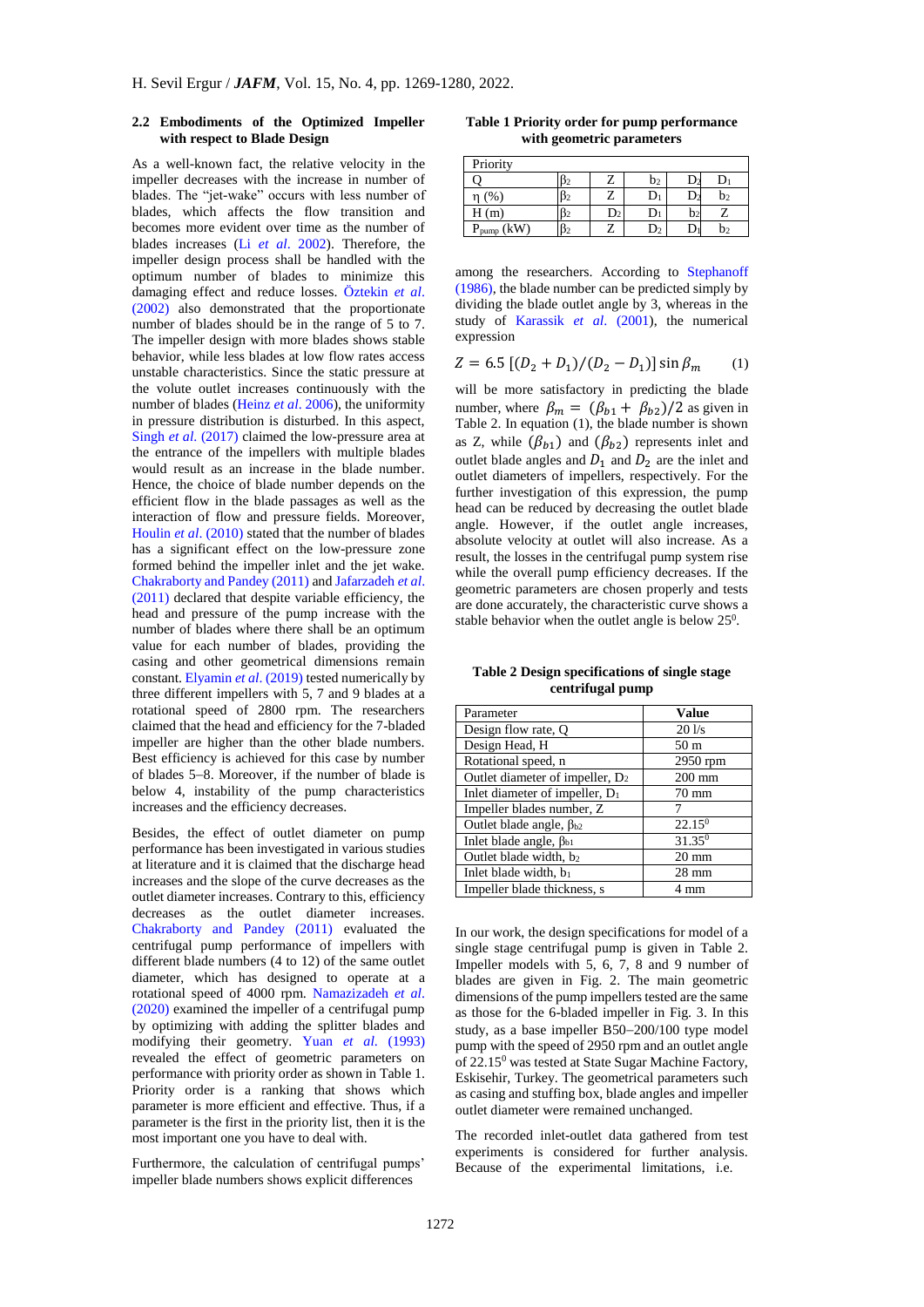



**Fig. 3. Geometrical dimensions of model impellers (6-bladed).**

sensitivity of parameter changes, the gathered data contains restricted number of input-output pairs. The size of the experimental data does not always provide the opportunity to use the formulas specified in the literature and to benefit from scientific results about the system under consideration. Therefore, this data should be extended numerically by an acceptable method. In order to fulfill the missing parts of the data, a well-known mathematical model has needed. This study offers an intelligent system to encapsulate these situations, i.e. an intelligent system will realize the mathematical model and will provide the missing information for the impellers with number of  $5, 6, 7$ , 8 and 9 blades.

To sum up, all of the above research results in the literature deal with maximizing the efficiency as performance goal. Moreover, considering to maximize the pump head (H) and minimize the power (P) parameters are inevitable performance criteria. In this study, in order to determine the optimal parameter values of the centrifuge system that meets these three criteria at the same time, firstly a performance index has been defined. Then, the extended performance index will be satisfied with a proposed intelligent algorithm that uses the mentioned intelligent mathematical model. In section 3, this algorithm will be introduced in details.

# **3. THE MOTIVATIONS**

There are few studies on the use of soft computing techniques for the centrifugal pump impellers in the literature. In [Gölcü \(2006\),](#page-10-13) an artificial neural network (ANN) was used to model the performance of the deep well pumps to investigate the effects of the splitter blade length on different blade numbers. In another study, a global optimization method, based on Artificial Neural Networks (ANN) and Artificial Bee Colony (ABC) algorithm was utilized to achieve high efficiency in the design of centrifugal pump impellers [\(Derakhshan](#page-10-6) *et al*. 2013). In [Wu](#page-11-15) *et al*[. \(2016\),](#page-11-15) a new estimation method based on the double neural network architecture was proposed and trained to determine the condition of the pump driver. Later a complex flow pump with guide vanes has been selected as a research model and eight parameters of the impeller has accepted as optimization variables (Wu *et al*[. 2020\)](#page-11-16). In determining the performance prediction model as objective function, the neural network with Radial Based Function (RBF) has adopted. Han *et al*[. \(2019\)](#page-10-14) proposed a prediction method based on the combination of Levenberg-Marquardt (LM) training algorithm and double hidden layer Back Propagation (BP) neural network for centrifugal pump performance.

In general, maximum efficiency is the main criterion for blade selection. However, maximum pump head and minimum power are other performance criteria that should be met. The performance index chosen to meet these three criteria at the same time is as follows:

$$
k = (H, \eta)/P \tag{2}
$$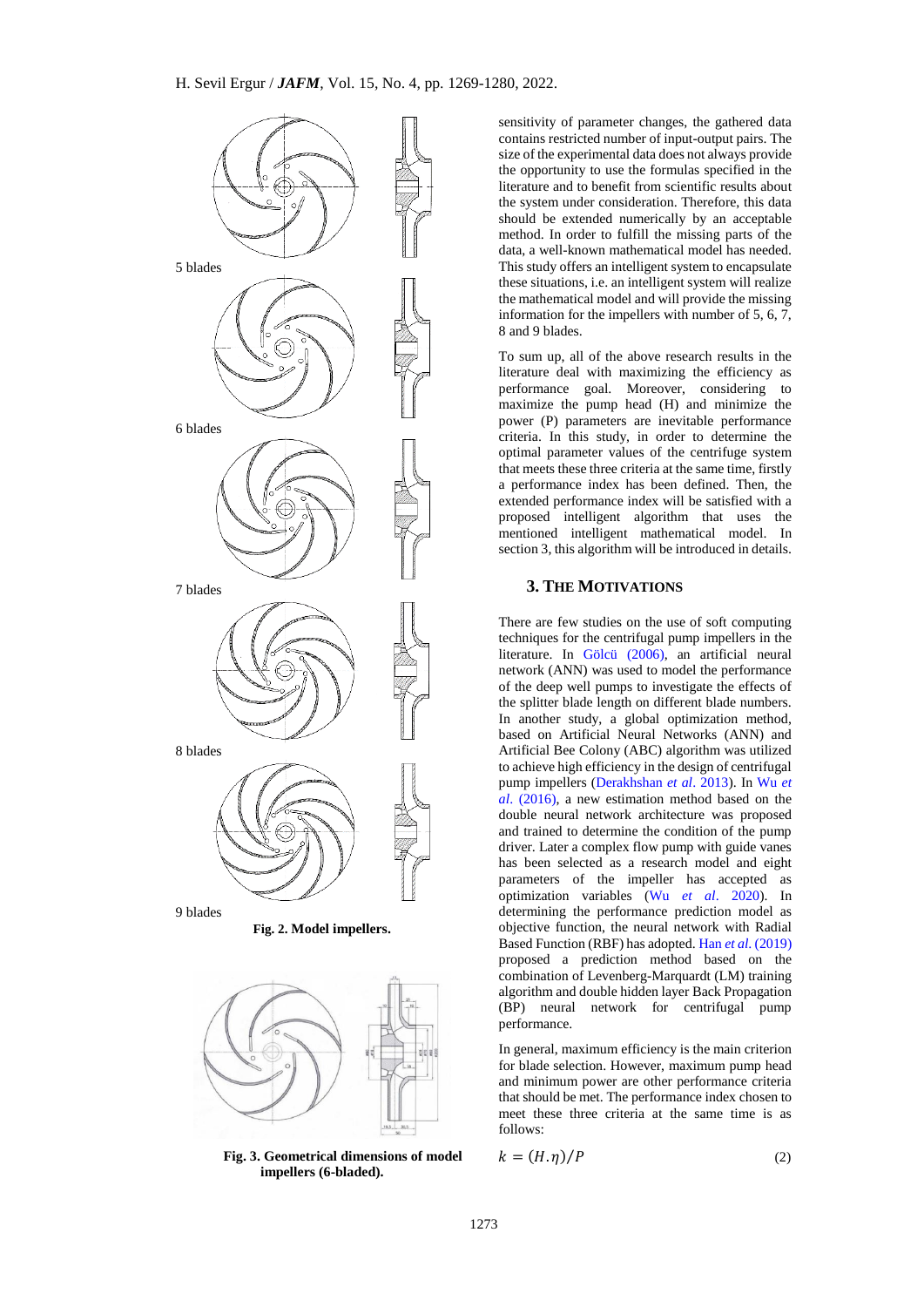As can be seen, this index takes its maximum value when these three criteria are met. It is not sufficient to calculate this criterion for experimentally obtained data. Missing data values should be estimated and considered to determine the optimal operating point. Therefore, the main motivation of this study is to evaluate the performance of the system with more than one criterion and to find the optimum number of blades that meet these three performance criteria simultaneously by expanding the system management perspective. The steps of the proposed soft computing algorithm to find a solution to optimize the performance of the SSCP system by maximizing this criterion are as follows:

- 1. Normalize all experimental data values of SSCP system. In the normalization process, first of all, the minimum value of each data set is subtracted from the corresponding data set values. The minimum value is deducted from the maximum value and the resulting value divides the respective data set.
- 2. Select an intelligent system model with its layer-by-layer structure. The number of parameters of the selected structure should be sufficient to enable learning.
- 3. Initialize the selected intelligent system (network) model parameters in between 0 and 1 randomly.
- 4. Apply a learning (training) algorithm to minimize the mean square errors (MSE) in between the desired actual outputs with the estimated outputs of the intelligent system model. Use the 80 percent of randomly selected data pairs for training.
- 5. If desired stopping criteria (minimum MSE value to be determined) is not satisfied then go to step 3.
- 6. Use the remaining data for model verification. If MSE is not acceptable, go to step 2 and change the model structure.
- 7. Apply the extended input values to the intelligent system model to produce the extended version of the output variables.
- 8. Calculate the standard deviation of the extended data. If this value is larger than a predetermined acceptable interval, go to step 2 and change the model structure.
- 9. Otherwise, use this new data to calculate the performance index , which is maximum when H and  $\eta$  values are both big and P is small. Thus, finding the maximum  $k$  value stands for finding the optimal solution that satisfies these three performance criteria at the same time.
- 10. Obtain the optimal corresponding blade number of the maximum  $k$  value of step 9.

According to the flow analysis, distinctive results have observed by experimental data. This data composed of 90 inlet-outlet values. As stated above, some values cannot be obtained because of the experimental hardware restrictions. As seen this algorithm uses an intelligent system model to fulfill (predict) the missing part of the data obtained experimentally for some operating conditions. Once

the missing parts has been completed then for each input-output pairs of data, these index values have been calculated and then the minimum one is chosen as the winner as the optimal one.

The major motivation of this research study is to specify and obtain a realistic intelligent system model through the existing experimental data in order to find the optimal blade number, which is the main aim of this work. The data seems to be changing because of the experimental limitations that cause some missing parts of data. Therefore, in the second step of the proposed intelligent algorithm, it has been decided to use a fuzzy wavelet neural network (FWNN) model, which provides high accuracy due to the time-frequency localization of the wavelets. In addition, this soft computing model can easily be trained with fast convergence feature.

The FWNN model is a neural network model that incorporates a "Sugeno Fuzzy" system with wavelet functions. The input space has divided into fuzzy regions and the output space has represented by the linear wavelet functions of inputs through this model. Inclusion of wavelet functions is utilized to increase computational power of neuro-fuzzy systems in many applications [\(Yilmaz and Oysal](#page-11-8)  [2010\)](#page-11-8). Multi resolution property of wavelets is very effective in approximation of these type of problems. The wavelets can determine global (low frequency) and local (high frequency) behavior of any function easily. This characteristic gives the FWNN model fast convergence, easy training and high accuracy abilities. The six-layer structure of the FWNN models are in Fig. 4.

 The first layer is the input layer of the crisp input signals:  $x_1, x_2, ..., x_n$ 

 The second layer contains neurons that represents fuzzy sets of the antecedent parts of the fuzzy rules. The outputs of this layer are the membership values of each input signals. There are total  $l_1$  membership functions for the first input, $l_2$  for the second input and so on. Following equation shows *ith*, Gaussian membership function for *jth* input variable.

$$
A_j^{i_j} = exp\left(-\frac{1}{2}\left(\frac{x_j - \mu_{i_j}}{\sigma_{i_j}}\right)^2\right)
$$
  
j = 1, 2, ..., n and  $i_j = 1, 2, ..., l_j$  (3)

Here  $A_j^{i_j}$  is the  $i_{jth}$  Gaussian type of the membership function for the  $j<sub>th</sub>$  input where  $\mu$  is the center and  $\sigma$ is the spread (standard deviation) parameters of the Gaussian function.

 The third layer is the fuzzy rule layer. Each node in this layer calculates the firing strength of the corresponding rule by using multiplication operator for AND connections. Therefore, the output of the *lth* node in this layer is depicted as shown below:

$$
\eta_l = \prod_{j=1}^n A_j^{i_j}(x_j) \quad (l = i_1 i_2 \dots i_n)
$$
 (4)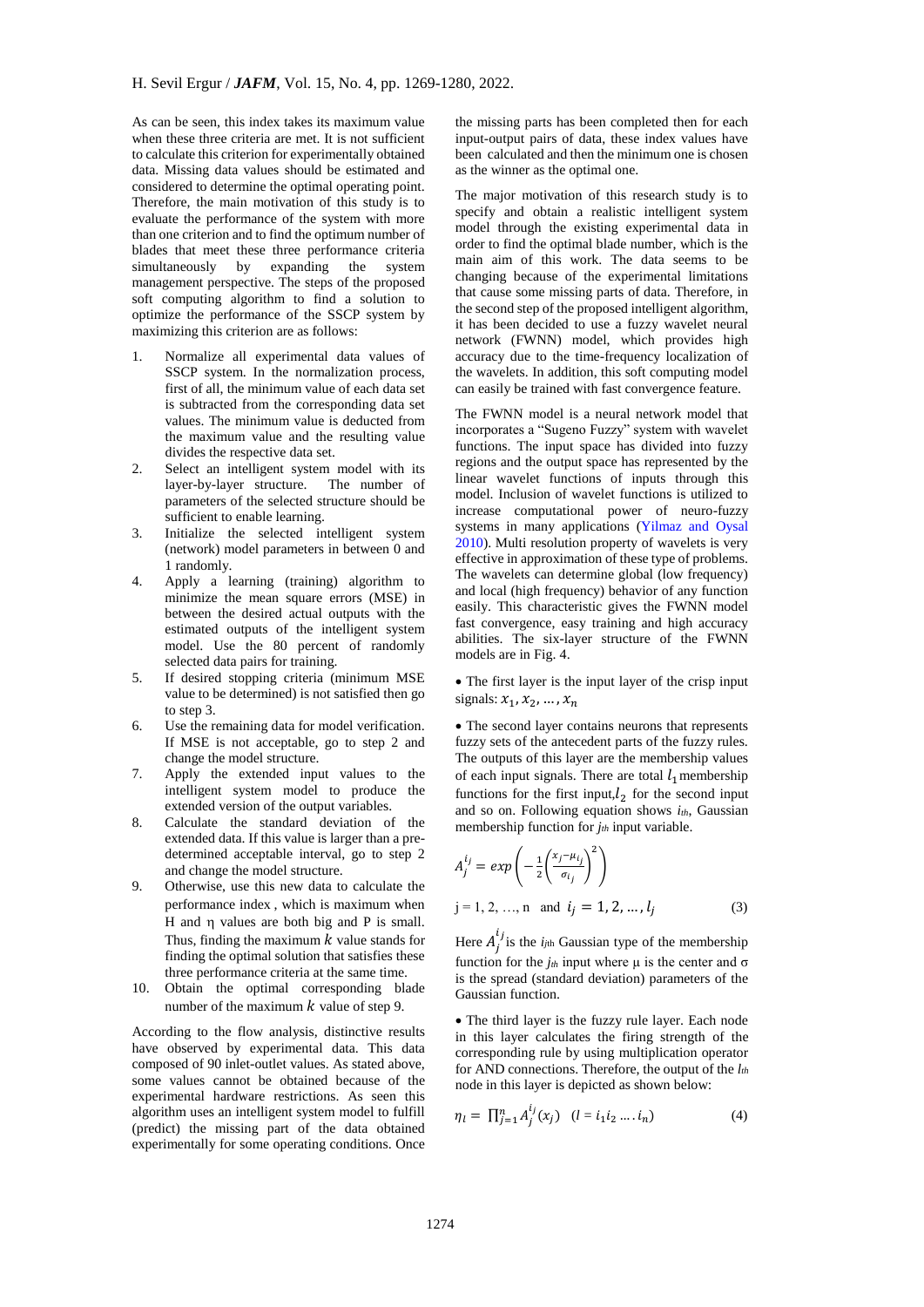

**Fig. 4. Structure of fuzzy wavelet neural network.**

 The fourth layer represents the contribution of a given rule combination to the result. This layer calculates the normalized activation strengths of *lth* rule by:

$$
\bar{\eta}_l = \frac{\eta_l}{\sum_{i=1}^m \eta_i} \qquad (l = l, 2, ..., m)
$$
 (5)

 The fifth layer calculates the weighted consequent value of a given rule as follows for  $l = 1, ..., m$ :

$$
f_l = \bar{\eta}_l \phi_l \tag{6}
$$

$$
\varnothing_l = w_i \prod_{i=1}^n \left(1 - \left(\frac{x_i - b_{il}}{c_{il}}\right)^2\right) exp\left(-\frac{1}{2}\left(\frac{x_i - b_{il}}{c_{il}}\right)^2\right) + p_l \tag{7}
$$

Here 
$$
\emptyset \left( \frac{x - b_i}{c_i} \right) = \left( 1 - \left( \frac{x - b_i}{c_i} \right)^2 \right) exp \left( - \frac{1}{2} \left( \frac{x - b_i}{c_i} \right)^2 \right)
$$

is the Mexican Hat wavelet function in which *b<sup>i</sup>* and *c<sup>i</sup>* are translation and dilation parameters.

 The sixth layer contains only a single node and it computes the overall output as the summation of all incoming signals, which is given by:

$$
y = \sum_{l=1}^{m} f_l \tag{8}
$$

This FWNN model was applied successfully for prediction and identification of nonlinear dynamical systems before [\(Yılmaz and Oysal 2010\)](#page-11-8). Therefore, this model has been chosen to express the relationship perfectly between the performance and the blade numbers of the centrifugal pump. It has been claimed that the FWNN model can achieve the general characteristics of the selected performance measure.

In FWNN learning process, flow discharge (Q), revolution per minute (n) and blade numbers (Z) shall be the input signals while the pump head (H), efficiency  $(\eta)$  and power  $(P)$  shall be the output signals as seen in Fig. 5. Furthermore, network parameters are set by FWNN training in order to accomplish given function or input-output pairs. In this paper, unknown parameters of the FWNN model are adjusted by using a gradient method. The parameters in the preceding part of the FWNN

model's fuzzy rules given by equations (3) and (4) are the central parameters  $(\mu)$  and scaling parameters (σ) of the Gauss membership function. Similarly, the consequent part of the fuzzy rules given by  $(7)$ consist of the translation (b) and dilation (c) parameters of wavelet function considering the weight (w) and bias (p) parameters. The initial values that are set to 1 for the scaling parameters of the Gauss membership functions and the dilation parameters of the wavelet functions are randomly generated from 0 to 1 for other parameters.



**Fig. 5. Training of FWNNs for a single stage centrifugal pump process.**

After the learning process of FWNN model through the parameters stated above, a realistic FWNN model will produce the missing parts of the experimental data. These filled parts will also be used to command on the performance of the single stage centrifugal pump (SSCP) system with respect to input variables.

#### **4. RESULTS AND DISCUSSIONS**

This study proposes the use of a popular fuzzy wavelet neural network model that combines the learning mechanism of human neurons with timefrequency localization of wavelets and inferencing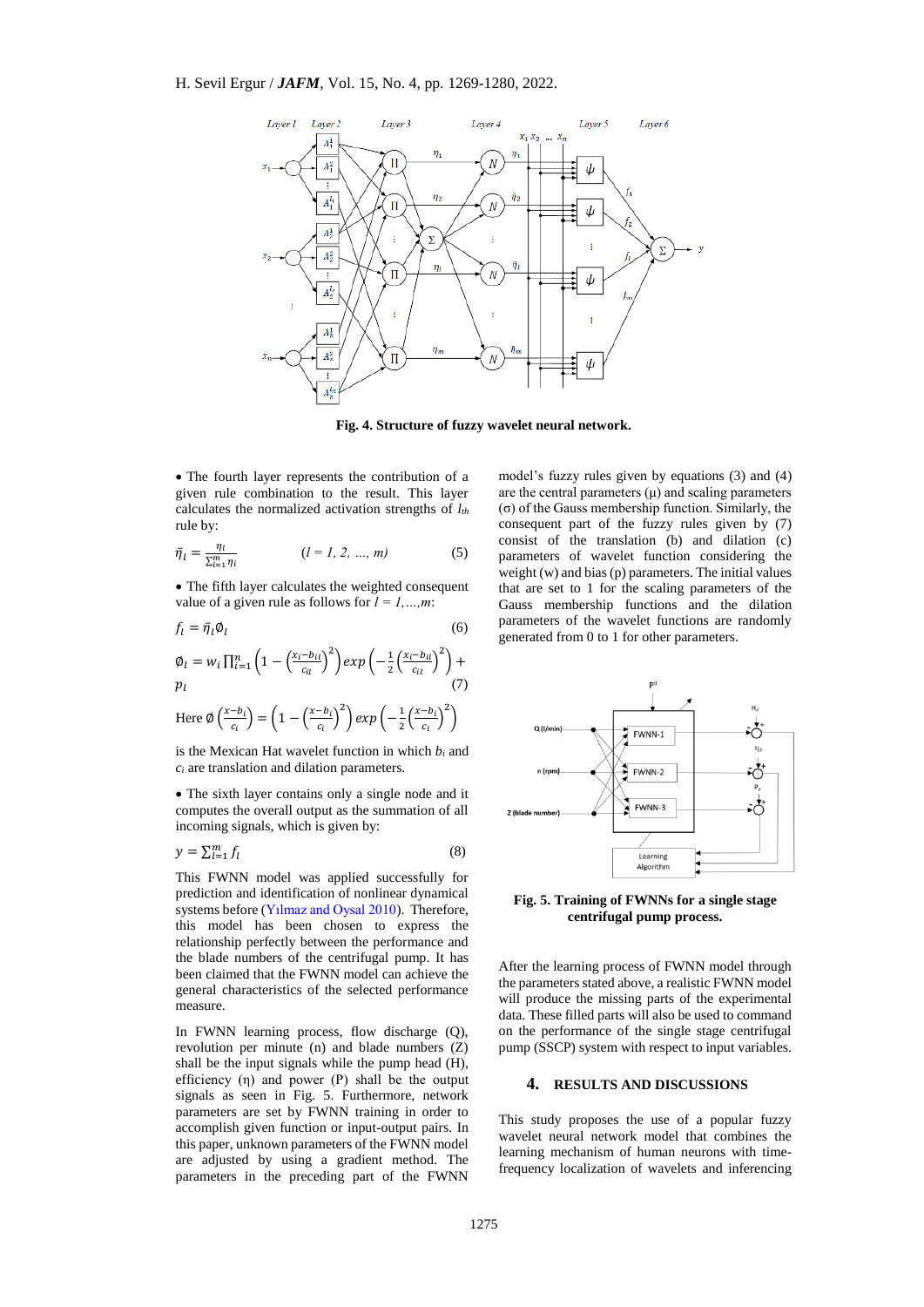ability of fuzzy systems. The learning method is only a tool to obtain the optimal parameters of the FWNN model.

Various number of learning algorithms or methods can be used to train a FWNN model to get the optimal solutions of the desired performance goals. For instance, "quasi-Newton" method known as Davidon–Fletcher–Powell (DFP) algorithm is one of the best and well-known method to get the optimal FWNN model that fits over the actual 90 inlet-outlet values. This method uses the gradient information to update the FWNN parameter values. Although the optimization method seems to be old, it is based on the inverse of Hessian matrix that provides the history parameter and gradient changes yielding approximate second order information. This factor means faster convergence to the local minimum of the performance index. Consequently, it can be claimed that the DFP algorithm with line search as performed in this study is exactly robust and its rate of convergence is super linear, which is fast enough for most practical purposes. Besides, a more important advantage for DFP can be stated as; it does

not require any calculation of second derivatives. Table 3 shows the final internal parameters of the FWNN models after the learning stage.

DFP method captures the desired (actual) outlet values by minimizing the mean square error as seen in Fig. 6, Fig. 7 and Fig 8, respectively. These acceptable results require a large number of simulations. Nevertheless, there is no deterministic method for deciding the optimal number of fuzzy rules or parameters in the FWNN models. "More unknown parameters" means large number of local minimums exist and only one of them is the global one. Thus, initialization method is important to reach an optimal solution. Hence, this study considers only the learning criteria of FWNN model for the centrifugal pumps' performance measures, i.e. minimum mean square errors. This learning algorithm presents a well-designed FWNN model to constitute the desired performance criteria for centrifugal pumps.

|  |  |  | Table 3 Optimal FWNN parameters with 8 rules after training |
|--|--|--|-------------------------------------------------------------|
|--|--|--|-------------------------------------------------------------|

|                     |                  | <b>FWNN-1 Parameters</b>                    |                            |  |  |  |  |
|---------------------|------------------|---------------------------------------------|----------------------------|--|--|--|--|
| Center $(u)$        | Scaling (o)      | Translation (b)                             | Dilation (c)               |  |  |  |  |
| 0.3324 1.9050       | 0.2088<br>0.4195 | $-0.2932$ 0.9917<br>1.6456                  | 1.3779<br>1.3131 1.0505    |  |  |  |  |
| $-0.2949$ 1.0000    | 0.9497<br>1.0000 | 0.7472 0.9979 0.3462                        | 2.1544<br>1.0091 0.9582    |  |  |  |  |
| 0.6016 1.7364       | 0.3872 1.2015    | 0.4819 -0.1026<br>0.3904                    | 0.6370 1.0164<br>0.4461    |  |  |  |  |
|                     |                  | 0.3765 0.5479 0.1276                        | 0.3170<br>1.2672 1.2175    |  |  |  |  |
|                     |                  | 0.8986 -0.3162 -0.0549                      | 1.0390 0.2530 0.6945       |  |  |  |  |
|                     |                  | 0.7506 0.9901 2.1643                        | 0.0813<br>1.0335 1.0598    |  |  |  |  |
|                     |                  | 0.6723 0.9999 0.7366                        | 0.4696<br>1.0759 0.0466    |  |  |  |  |
|                     |                  | 0.9078 -0.3390 0.5383                       | 1.0865 0.2732 0.9893       |  |  |  |  |
|                     | Weights (w)      |                                             | Bias Terms (b)             |  |  |  |  |
|                     | 1.8787           |                                             | 0.7313                     |  |  |  |  |
|                     | 1.5698           |                                             | 0.8307                     |  |  |  |  |
|                     | 1.1701           |                                             | 0.8508                     |  |  |  |  |
|                     | 0.8162           |                                             | 0.5166                     |  |  |  |  |
|                     | 0.8538           |                                             | 1.3066                     |  |  |  |  |
|                     | 5.1807           |                                             | $-0.7649$                  |  |  |  |  |
|                     | 6.9807           |                                             | 1.1172                     |  |  |  |  |
|                     | 0.9491           |                                             | $-1.4115$                  |  |  |  |  |
| Center $(u)$        | Scaling (o)      | <b>FWNN-2 Parameters</b><br>Translation (b) | Dilation (c)               |  |  |  |  |
| $-1.5228$<br>0.2139 | 0.1202<br>0.4948 | 0.8140<br>1.0001<br>0.1016                  | 1.1584<br>0.3224<br>1.6977 |  |  |  |  |
| 0.9751<br>1.0000    | 1.0000<br>1.7218 | 0.7937<br>1.0003 0.7852                     | 1.6857 0.0821<br>0.4519    |  |  |  |  |
| 0.7740 0.8864       | 1.8135 0.1415    | 1.0007 0.9370<br>0.8057                     | 0.1734 1.1557 0.1384       |  |  |  |  |
|                     |                  | -0.4678 0.6088 -1.0500                      | 0.8166 1.0475 0.4250       |  |  |  |  |
|                     |                  | -0.3444 1.0002 2.9944                       | 0.3039 1.2053 1.2343       |  |  |  |  |
|                     |                  | 0.2253 -0.2382<br>0.4912                    | 1.1246<br>0.7156 0.4487    |  |  |  |  |
|                     |                  | 0.8407 1.0022<br>0.7550                     | 0.9205<br>1.3347 0.6981    |  |  |  |  |
|                     |                  | $-0.1259$<br>0.9989<br>1.1947               | 0.4555<br>1.0081<br>0.8385 |  |  |  |  |
|                     | Weights (w)      |                                             | Bias Terms (b)             |  |  |  |  |
|                     | 3.7710           |                                             | $-0.5582$                  |  |  |  |  |
|                     | 3.0514           | $-0.3422$                                   |                            |  |  |  |  |
|                     | 2.6603           | $-0.4924$                                   |                            |  |  |  |  |
|                     | 0.7281           | $-0.4248$                                   |                            |  |  |  |  |
|                     | 2.9675           |                                             | $-0.4418$                  |  |  |  |  |
|                     | 1.5198           | 0.7763                                      |                            |  |  |  |  |
|                     | 2.8162           | 0.0316                                      |                            |  |  |  |  |
|                     | $-1.7091$        |                                             | 0.5836                     |  |  |  |  |
|                     |                  | <b>FWNN-3 Parameters</b>                    |                            |  |  |  |  |
| Center $(u)$        | Scaling(σ)       | Translation (b)                             | Dilation (c)               |  |  |  |  |
| 0.3038 1.8860       | 0.6519<br>0.1647 | $-1.3429$<br>0.8515<br>0.8706               | 2.1109<br>0.9985<br>0.1715 |  |  |  |  |
| 0.2555 1.0000       | 1,0000<br>1.3279 | 0.7118<br>0.9997<br>1.2359                  | 0.9724<br>1.0218 2.6880    |  |  |  |  |
| $0.1428 - 0.1264$   | 1.4129 1.3181    | 1.9623<br>0.6770 0.0591                     | 1.5283<br>0.9552 1.7557    |  |  |  |  |
|                     |                  | 0.6409 0.0592<br>0.3879                     | 1.1279<br>0.5470 0.8980    |  |  |  |  |
|                     |                  | 1.0689 -0.1283<br>0.4240                    | 1.5916 0.2626 1.3585       |  |  |  |  |
|                     |                  | 0.6054 -0.3329<br>0.6594                    | 0.2086<br>0.7702 0.1682    |  |  |  |  |
|                     |                  | 2.0357 0.9945<br>1.0579                     | 1.2890<br>1.4013 0.2331    |  |  |  |  |
|                     |                  | 1.0007<br>0.6549<br>$-0.0063$               | 1.0200<br>0.7706<br>0.0841 |  |  |  |  |
|                     | Weights (w)      |                                             | Bias Terms (b)             |  |  |  |  |
| 0.5389<br>3.1509    |                  | $-0.0712$<br>0.9663                         |                            |  |  |  |  |
| 0.3926              |                  | $-0.1781$                                   |                            |  |  |  |  |
| 0.7700              |                  | 0.2127                                      |                            |  |  |  |  |
|                     | 0.2015           | 0.5030                                      |                            |  |  |  |  |
|                     | 1.5568           | 1.2431                                      |                            |  |  |  |  |
|                     | 2.3082           | 0.8509                                      |                            |  |  |  |  |
|                     | 2.7897           | 1.0570                                      |                            |  |  |  |  |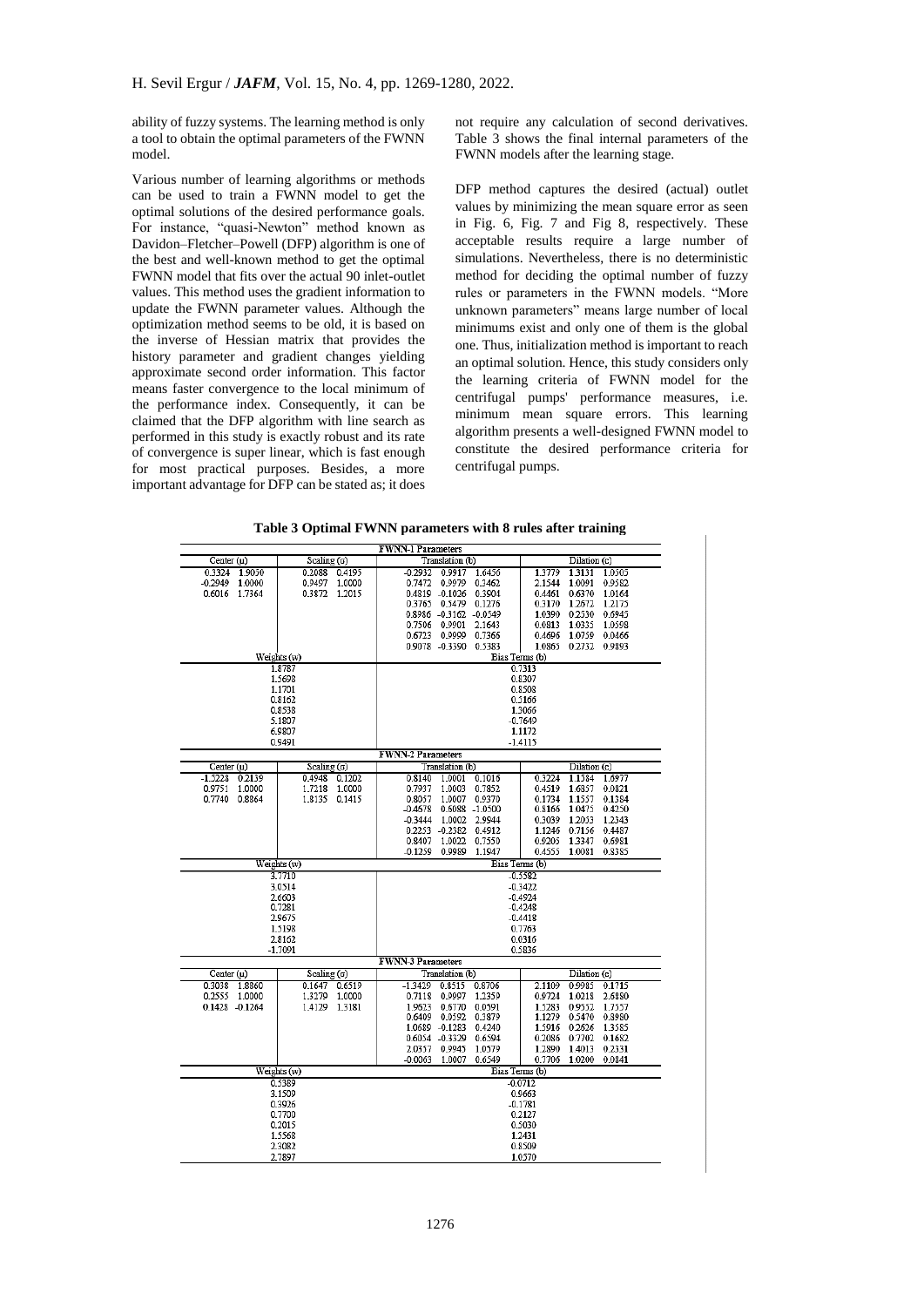

**Fig. 6. (a) Estimation of H values by the FWNN-1 model, (b) Estimation errors for H.**



**Fig. 7. (a) Estimation of values by the FWNN-2 model, (b) Estimation errors for .**



**Fig. 8. a) Estimation of P values by the FWNN-3 model, b) Estimation Errrors for P.**

As a result, this study focused on Fuzzy Wavelet Neural Network (FWNN) estimations and experimental verification to investigate the effects of blade number on performance of a centrifugal pump. Besides, the variations in head as well as efficiencies with the increase of blade number were examined. This scientific work also states that the maximum value was achieved with a 7-blade impeller for only the best efficiency point by employing FWNN model through real-time experimental data as shown in Table 4.

**Table 4 Experimental data and FWNN estimations at best efficiency points**

| <b>Experimental Data</b> |       |                         |            |  |  |  |
|--------------------------|-------|-------------------------|------------|--|--|--|
| <b>Blade</b>             | Head  | Power                   | Efficiency |  |  |  |
| number                   | (m)   | (kW)                    | (% )       |  |  |  |
| (Z)                      |       |                         |            |  |  |  |
| 5                        | 39.86 | 12.64                   | 65.69      |  |  |  |
| 6                        | 41.65 | 13.01                   | 67.78      |  |  |  |
| 7                        | 44.72 | 12.32                   | 69.15      |  |  |  |
| 8                        | 46.35 | 12.93                   | 67.83      |  |  |  |
| 9                        | 45.38 | 13.04                   | 65.79      |  |  |  |
|                          |       | <b>FWNN</b> Estimations |            |  |  |  |
| Blade                    | Head  | Power                   | Efficiency |  |  |  |
| number                   | (m)   | (kW)                    | (% )       |  |  |  |
| (Z)                      |       |                         |            |  |  |  |
| 5                        | 40.06 | 12.63                   | 65.83      |  |  |  |
| 6                        | 42.31 | 12.90                   | 67.78      |  |  |  |
| 7                        | 45.08 | 12.39                   | 68.86      |  |  |  |
| 8                        | 46.55 | 12.94                   | 67.38      |  |  |  |
| 9                        | 45.90 | 12.96                   | 65.23      |  |  |  |
|                          |       |                         |            |  |  |  |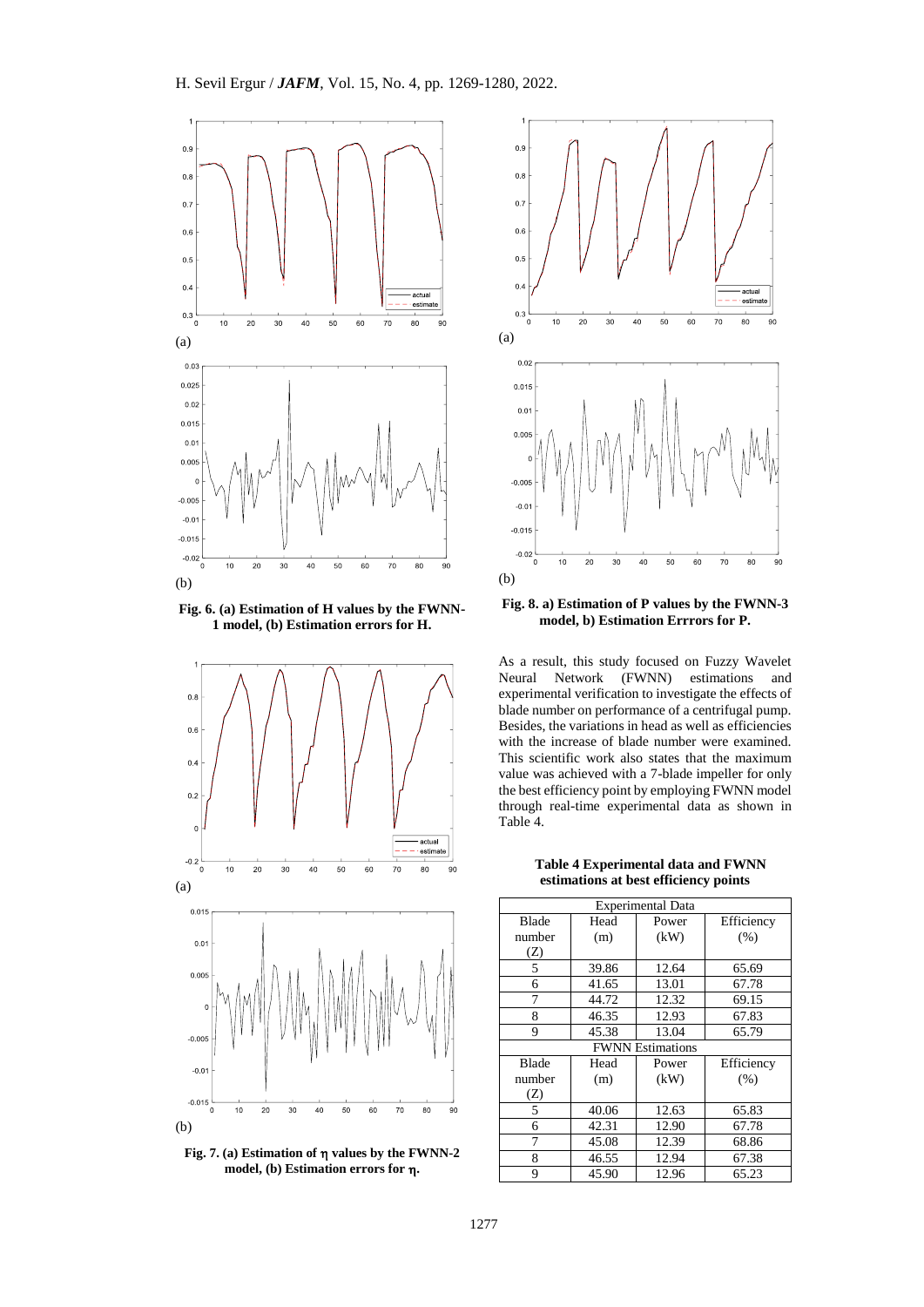[Rababa](#page-11-17) (2011) and Singh *et al*[. \(2017\)](#page-11-11) performed experiments and simulations on a centrifugal pump with different number of blades to investigate the flow area and found that the increase on the number of blades increased the head, as well. This statement is consistent with the results in Table 4 and Table 5 in which shows the FWNN estimations at best efficiency points. The effects of H, P and n were defined by the performance index (2). After applying the whole inlet values to the FWNN model, the extended version of the outlet values is obtained. Moreover, for each inlet-outlet pairs, the performance index (k) is also calculated exactly. Table 6 lists the best k values of each blade numbers with the best efficiency points. The optimal value (k  $= 2,83$ ) is reached when the blade number is 8. Accordingly, the number of blades providing the highest performance index was found to be 8. However, only considering the efficiency criteria as in the literature, higher efficiency is obtained with the number of 7-blade impeller shown in Table 5.

**Table 5 The effect of blade numbers to** *k* **with pump performance by FWNN for BEPs**

| Ζ | k    | Q/Q <sub>design</sub> | H(m)  | $\eta$ (%) | P     |
|---|------|-----------------------|-------|------------|-------|
|   |      |                       |       |            | (kW)  |
| 5 | 2.45 | 1.195                 | 44.22 | 64.34      | 11.62 |
| 6 | 2.33 | 1.065                 | 44.29 | 67.34      | 12.80 |
| 7 | 2.73 | 1.152                 | 47.62 | 67.47      | 11.77 |
| 8 | 2.58 | 1.061                 | 48.08 | 67.60      | 12.61 |
| 9 | 2.52 | 1.077                 | 48.06 | 65.67      | 12.53 |

**Table 6 Best performance index (***k***) values of the FWNN models' estimations**.

| Inlet Values |       |   | <b>Outlet Values</b> |       |       | k    |
|--------------|-------|---|----------------------|-------|-------|------|
| Q            | N     | Z | H(m)                 | η     | P(kw) |      |
| (l/min)      | (rpm) |   |                      | (% )  |       |      |
| 545          | 2950  | 5 | 50.26                | 49.07 | 9.08  | 2.71 |
| 1180         | 2950  | 5 | 41.75                | 66.08 | 12.34 | 2.23 |
| 595          | 2950  | 6 | 51.56                | 52.58 | 10.27 | 2.64 |
| 1085         | 2950  | 6 | 42.70                | 67.81 | 12.89 | 2.25 |
| 810          | 2950  | 7 | 50.91                | 60.95 | 11.15 | 2.78 |
| 1165         | 2950  | 7 | 45.55                | 68.92 | 12.28 | 2.56 |
| 765          | 2950  | 8 | 52.91                | 60.59 | 11.33 | 2.83 |
| 1050         | 2950  | 8 | 47.63                | 67.65 | 12.72 | 2.53 |
| 740          | 2950  | 9 | 53.20                | 58.41 | 11.06 | 2.81 |
| 1050         | 2950  | 9 | 47.57                | 65.71 | 12.64 | 2.47 |

Comparing with pump impeller with number of blades 5, 6, 8 and 9 increases in efficiency rates are 0.4%, 2.57%, 6.4% and 7.2%, respectively. These rates show that as the number of blades increases, the efficiency decreases. This is a result consistent with previous scientific studies. In simple terms, the experiments showed that the number of blades effect the performance of the pump considerably and the design with higher blade numbers has a strong influence on the pump's performance. Nevertheless, the experiment results also showed that the design with lower number of blades has an insignificant

effect on the pump performance. Thus, an impeller with optimum blade number should be chosen for centrifugal pump and this optimal blade number can be specified through engaging a powerful FWNN model with respect to other determined parameters.

This study also shows that, the FWNN models allow us to produce new data that cannot be experimentally obtained from the test rig and this new extended data can be considered as a look up table for the application of SSCP system with the desired operating conditions. Here, this work offers a performance criterion satisfying three goals at the same time. Moreover, as a future work one can investigate other optimization or performance criteria through using any combination of these<br>selected goals. Additionally, experimental selected goals. Additionally, experimental limitations can be included mathematically to the selected performance criteria.

On the other hand, number of blades should not exceed the optimum value otherwise unnecessary skin friction drag will occur which causes reduction in efficiency. It is also important to ensure the minimum energy consumption in this case. However, as the number of blade increases, the head value rises very clearly that results in high power consumption. As the blade number increases, the hydraulic loss within the pump increases too under the same flow conditions. In this study, the efficiency for the impeller design with 7 blades is higher than the impeller design with 8 and 9 number of blades. As oppose to this finding, it is also determined that, the head value is higher for the impeller design with 8 and 9 blades than the design with 7 blades. The respective findings are also given in Table 4. These results imply that the influence of the number of blades on the head can be fortified to some extent, as the blade number increases.

# **5. CONCLUSION**

The predicted results for the head, efficiency and power developed in the impeller have presented over the entire flow range. In order to reveal the effect of the number of blades on the efficiency clearly, by keeping constant the geometrical dimensions of the pump, and experiments have been carried out with 5, 6, 7, 8 and 9 blades. The comparison between prediction values and experimental results indicates that, the results of FWNN are satisfactory.

In this work, an optimization design method was selected for a single stage centrifugal pump, and it was proved to be effective on improving pump performance at a minimum cost. The models for performance parameters were established, and the optimal solutions have obtained using the optimization method of FWNN, which revealed the objective functions of head, efficiency, and power on different number of blades. This software agreed with the experimental data well at the test points, and solution results showed the significant influence of decision variables on the centrifugal pump in terms of performance index (k). A tradeoff point has selected from the optimal set using a robust design method based on FWNN.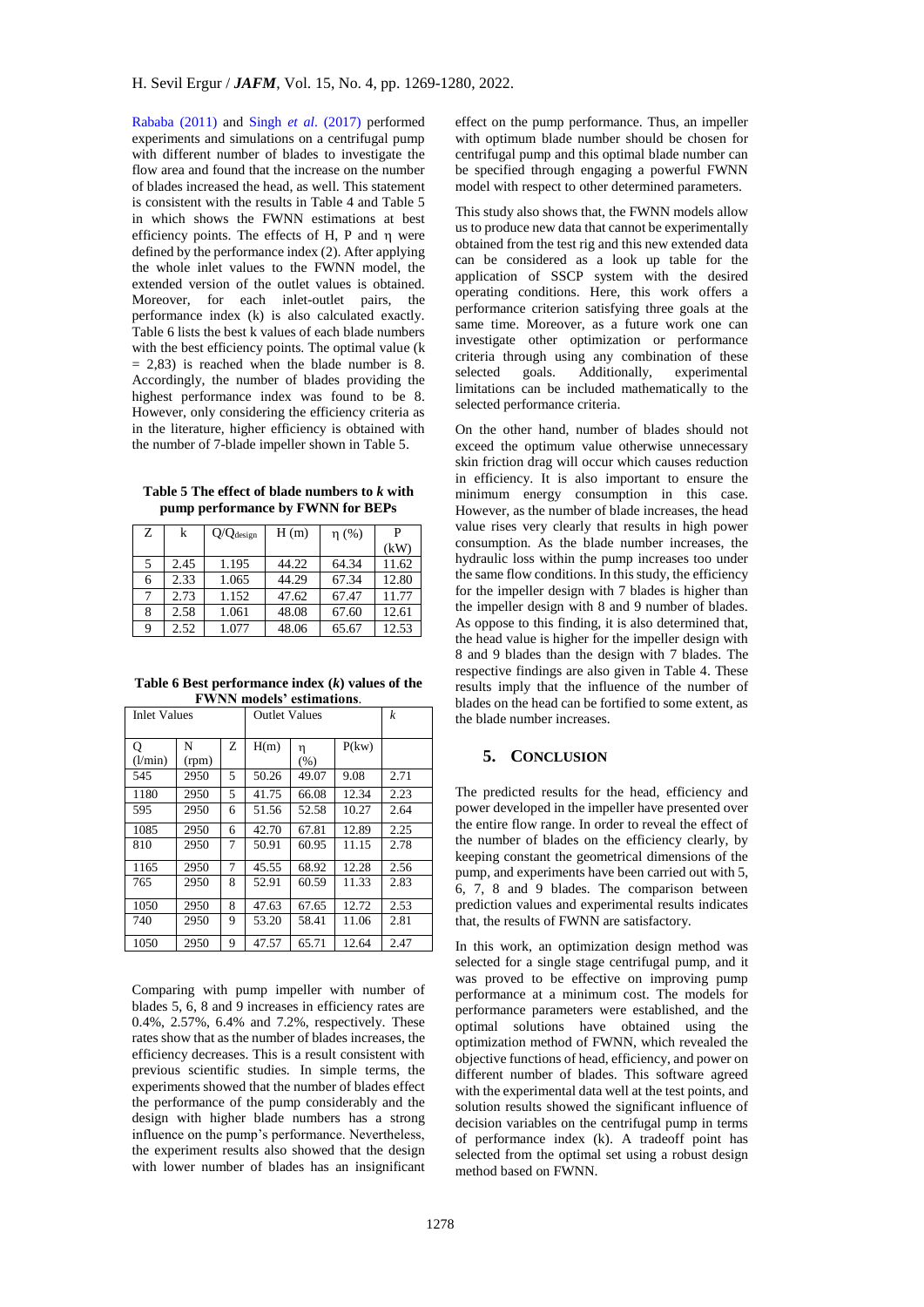The investigations on the effect of the number of blades with the experimental data gathering from a pump type  $B50-200/100$  and employing this data through a FWNN model presents a number of conclusions, as stated below:

- The number of blades has a strong influence on the performance of centrifugal pumps when the blade number increases, the limitation between blade and flow stream gets more obvious, so the increase in the blade number is useful to reduce the mixture loss of "jet" and "wake" for centrifugal pumps.
- 2. The analysis with the use of FWNN model shows that, the optimum number of blades by considering the specified performance parameters for the centrifugal pump design is seven. Comparing with pump impeller with number of blades 5, 6, 8 and 9 increases in efficiency rates are 0.4%, 2.57%, 6.4% and 7.2%, respectively.
- 3. The variation regulations on efficiency are complex due to the increases in pump head value with the increase in the number of blades. However, there is an optimum value for the best efficiency and this optimum blade number is 7 when the others parameters kept constant.
- 4. The FWNN model over the performance analysis algorithm completes the missing data if exists and indicates the best performance solution as given in Table 5.

#### **ACKNOWLEDGEMENTS**

This work assisted by Turkey State Eskisehir Sugar Machinery Plant located in Eskisehir (Turkey Sugar Factories Inc.). The experimental assembled and the related experiments performed in accordance with the TS EN ISO 9906 and TS EN 837 standards:

TS EN 837 (1997) Selection and installation recommendations for pressure gauges: Turkish Standards

TS EN ISO 9906 (2012) Rotodynamic pumpshydraulic performance acceptance tests-grades 1, 2 and 3.

The author would like to thank all the members of the establishment for their cooperation.

#### **REFERENCES**

- <span id="page-10-1"></span>Bellary S., A. Husain, A. Samad and R. A. Kanai (2018). Performance optimization of centrifugal pump for crude oil delivery. *Journal of Engineering Research* 15(1), 88-101.
- Bozorgasareh, H., J. Khalesi, M. Jafari and H. O. Gazori (2021). Performance improvement of mixed-flow centrifugal pumps with new impeller shrouds: Numerical and experimental investigations. *Renewable Energy* 163, 635- 648.
- <span id="page-10-10"></span>Chakraborty, S. and K. M. Pandey (2011). Numerical studies on effects of blade number variations on performance of centrifugal pumps at 4000 rpm. *International Journal of Engineering and Technology (IACSIT)* 3(4),  $410 - 416$ .
- <span id="page-10-6"></span>Derakhshan, S., M. Pourmahdavi, E. Abdolahnejad, A. Reihani and A. Ojaghi (2013). Numerical shape optimization of a centrifugal pump impeller using artificial bee colony algorithm. *Computers and Fluids* 81(9), 145-151.
- <span id="page-10-2"></span>Ding, H., Z. Li, X. Gong and M. Li (2019). The influence of blade outlet angle on the performance of centrifugal pump with high specific speed. *Vacuum* 159, 239-246.
- <span id="page-10-7"></span>Duan, B., M. Luo, C. Yuan and X. Luo (2015). Multi-objective hydraulic optimization and analysis in a minipump. *Science Bulletin* 17, 1517-1526.
- <span id="page-10-3"></span>Elyamin, A. G. R. H., M. A. Bassily, K. Y. Khalil and M. S. H. Gomaa (2019). Effect of impeller blades number on the performance of a centrifugal pump. *Alexandria Engineering Journal* 58(1), 39-48.
- <span id="page-10-4"></span>Fu, L. and Z. Hong (2016). Optimization design of lower speed pump based on genetic algorithm. *Journal of Chinese Agricultural Mechanization* 37(2), 233-236.
- <span id="page-10-13"></span>Gölcü, M. (2006). Artificial neural network based modeling of performance characteristics of deep well pumps with splitter blade. *Energy Conversion and Management* 47(18), 3333- 3343.
- <span id="page-10-0"></span>Gülich, J. F. (2010). *Centrifugal Pumps*. New York: Springer, 2nd Ed.
- <span id="page-10-5"></span>Haifeng, L., W. Yulin and Z. Zhimei (2001). The determination of centrifugal pump impeller's design with three-dimensional turbulent flow simulation. *Fluidmachinery* 29(9), 18-21.
- <span id="page-10-14"></span>Han, W., L. Nan, M. Su, Y. Chen, R. Li and X. Zhang (2019). Research on the prediction method of centrifugal pump performance based on a double hidden layer BP neural network. *Energies (MPDI)* 12(14), 1-14.
- <span id="page-10-8"></span>Heinz, B., P. Bloch and R. A. Budris (2006). *Pump users' handbook Lilburn*, The Fairmont Press Inc.
- <span id="page-10-9"></span>Houlin, L., W. Yong, Y. Shouqi, T. Minggao and W. Kai (2010). Effects of blade number on characteristics of centrifugal pumps. *Chinese Journal of Mechanical Engineering* 23(06), 742-747.
- <span id="page-10-11"></span>Jafarzadeh, B., A. Hajari, M. M. Alishahi and M. H. Akbari (2011). The flow simulation of a lowspecific-speed high-speed centrifugal pump. *Applied Mathematical Modelling* 35(1), 242– 249.
- <span id="page-10-12"></span>Karassik, I. J., J. P. Messina, P. Cooper and C. C. Heald (2001). *Pump handbook*. New York,